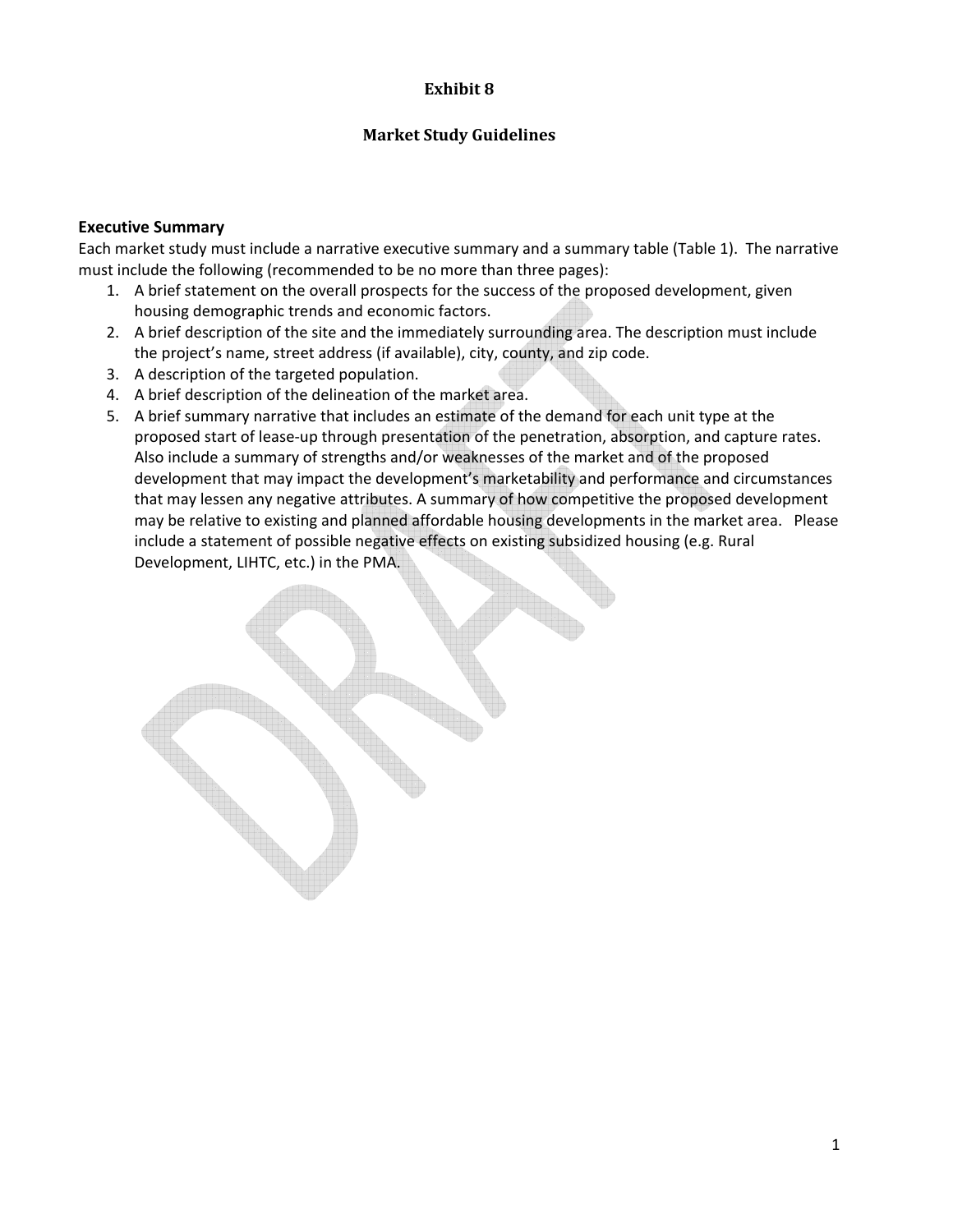### MARKET STUDY TABLE 1: EXECUTIVE SUMMARY

| (i)<br><b>Market Study Summary</b> |                  |                              |  |  |  |
|------------------------------------|------------------|------------------------------|--|--|--|
| Development                        |                  | Project ID                   |  |  |  |
| Name                               |                  |                              |  |  |  |
| Location                           |                  | <b>Total Units</b>           |  |  |  |
| <b>PMA Description</b>             |                  | <b>LIHTC Units</b>           |  |  |  |
| <b>Furthest Boundary</b>           |                  | # Buildings                  |  |  |  |
| Distance to Project                |                  |                              |  |  |  |
| Within QCT (y/n)                   | Within DDA (y/n) | In 100 year floodplain (y/n) |  |  |  |
| Type of                            |                  |                              |  |  |  |
| Development                        |                  |                              |  |  |  |
| (New/Rehab/Acq.                    |                  |                              |  |  |  |
| Rehab)                             |                  |                              |  |  |  |
| Targeted                           |                  |                              |  |  |  |
| Household Type                     |                  |                              |  |  |  |
| Development                        |                  |                              |  |  |  |
| Recommended/Not                    |                  |                              |  |  |  |
| Recommended                        |                  |                              |  |  |  |
|                                    |                  |                              |  |  |  |

|                           | (ii)<br>Rental Housing Stock (found on pages 8-10) |                    |                     |           |  |  |  |  |
|---------------------------|----------------------------------------------------|--------------------|---------------------|-----------|--|--|--|--|
| <b>Type</b>               | # Properties                                       | <b>Total Units</b> | <b>Vacant Units</b> | Current   |  |  |  |  |
|                           |                                                    |                    |                     | Occupancy |  |  |  |  |
| All Rental Housing        |                                                    |                    |                     |           |  |  |  |  |
| Market-Rate               |                                                    |                    |                     |           |  |  |  |  |
| Housing                   |                                                    |                    |                     |           |  |  |  |  |
| Assisted/Subsidized       |                                                    |                    |                     |           |  |  |  |  |
| Housing not inc.          |                                                    |                    |                     |           |  |  |  |  |
| <b>LIHTC</b>              |                                                    |                    |                     |           |  |  |  |  |
| <b>LIHTC</b>              |                                                    |                    |                     |           |  |  |  |  |
| All Comparable            |                                                    |                    |                     |           |  |  |  |  |
| Developments <sup>1</sup> |                                                    |                    |                     |           |  |  |  |  |
| Non-Stabilized            |                                                    |                    |                     |           |  |  |  |  |
| Comps                     |                                                    |                    |                     |           |  |  |  |  |
|                           |                                                    |                    |                     |           |  |  |  |  |

|                      | (iii)<br><b>Rent Comparison</b>    |             |     |                             |      |                |                     |          |             |
|----------------------|------------------------------------|-------------|-----|-----------------------------|------|----------------|---------------------|----------|-------------|
| Proposed Development |                                    |             |     | <b>Adjusted Market Rent</b> |      |                | Highest Unadj. Comp |          |             |
|                      |                                    |             |     |                             | Rent |                |                     |          |             |
| #                    | #                                  | #           | Sq. | Proposed                    | Per  | Per Sq. Ft.    | Mkt.                | Per Unit | Per Sq. Ft. |
| Units                | <b>Beds</b>                        | <b>Bath</b> | Ft. | Rent                        | Unit |                | Adv.                |          |             |
|                      |                                    |             |     |                             |      |                |                     |          |             |
|                      |                                    |             |     |                             |      |                |                     |          |             |
|                      |                                    |             |     |                             |      |                |                     |          |             |
|                      |                                    |             |     |                             |      |                |                     |          |             |
|                      |                                    |             |     |                             |      |                |                     |          |             |
|                      |                                    |             |     |                             |      |                |                     |          |             |
|                      | <b>Gross Proposed Monthly Rent</b> |             |     |                             |      | Avg. Mkt. Adv. |                     |          |             |

  $^1$  Comparable developments are those that compete at nearly the same rent levels and tenant profile, such as age family and income.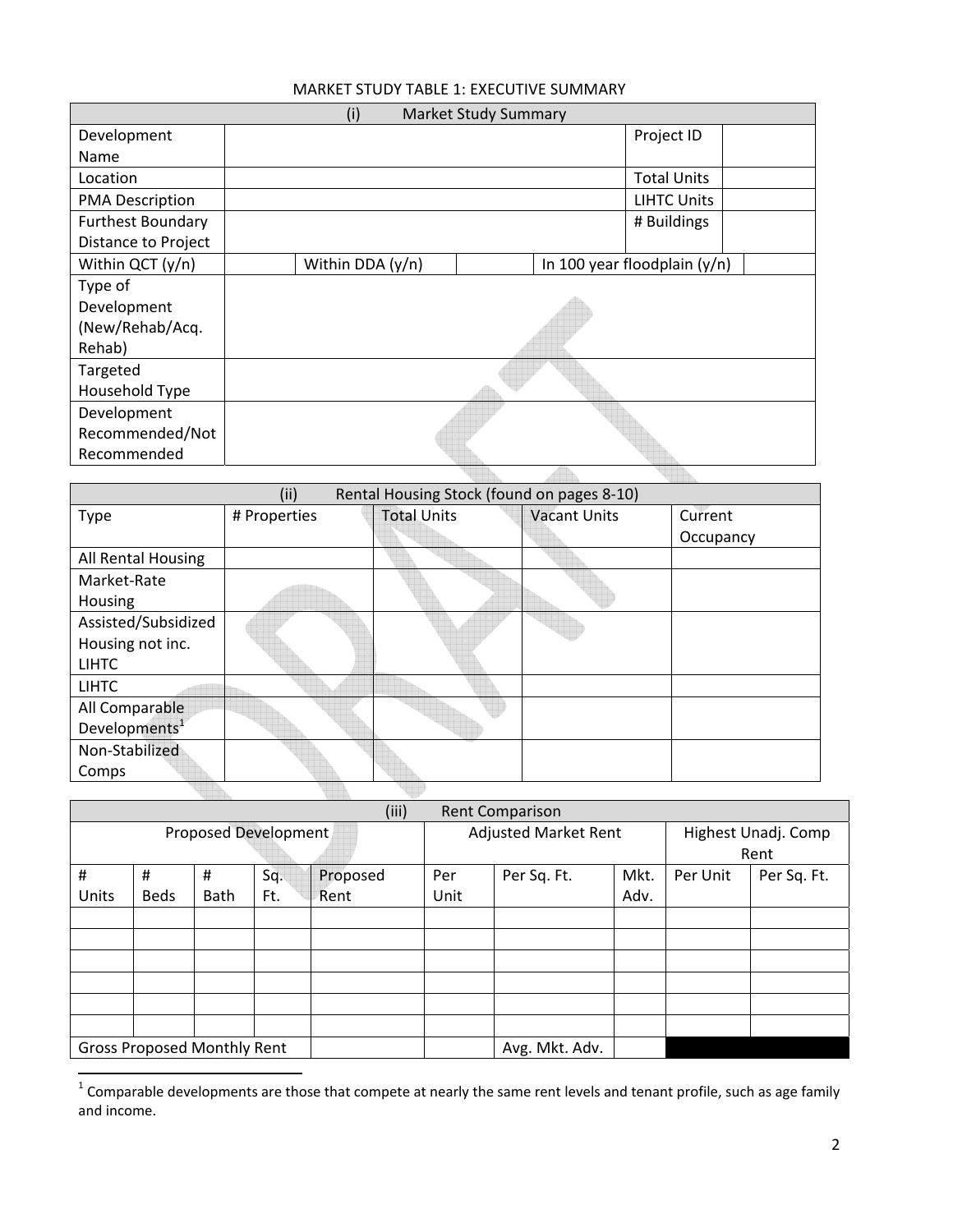|                      | Demographic Data (found on page 6)<br>(iv) |  |  |      |  |      |  |
|----------------------|--------------------------------------------|--|--|------|--|------|--|
|                      | 2000                                       |  |  | 2010 |  | 2013 |  |
| Renter<br>Households |                                            |  |  |      |  |      |  |
|                      |                                            |  |  |      |  |      |  |
| Income<br>Qualified  |                                            |  |  |      |  |      |  |
| Renter               |                                            |  |  |      |  |      |  |
| Households           |                                            |  |  |      |  |      |  |
| <b>Market Rent</b>   |                                            |  |  |      |  |      |  |
| Households           |                                            |  |  |      |  |      |  |
| (if                  |                                            |  |  |      |  |      |  |
| applicable)          |                                            |  |  |      |  |      |  |
|                      |                                            |  |  |      |  |      |  |

| (v)        |     |     | Targeted Income Qualified Renter Household Demand (found on page 9-10) |       |       |         |
|------------|-----|-----|------------------------------------------------------------------------|-------|-------|---------|
| Type of    | 50% | 60% | Market-rate                                                            | Other | Other | Overall |
| Demand     |     |     |                                                                        |       |       |         |
| Renter     |     |     |                                                                        |       |       |         |
| Household  |     |     |                                                                        |       |       |         |
| Growth     |     |     |                                                                        |       |       |         |
| Existing   |     |     |                                                                        |       |       |         |
| Households |     |     |                                                                        |       |       |         |
| Home       |     |     |                                                                        |       |       |         |
| Conversion |     |     |                                                                        |       |       |         |
| Other      |     |     |                                                                        |       |       |         |
|            |     |     |                                                                        |       |       |         |
| Less Comp. |     |     |                                                                        |       |       |         |
| Supply     |     |     |                                                                        |       |       |         |
| Net Demand |     |     |                                                                        |       |       |         |
|            |     |     |                                                                        |       |       |         |

| Capture Rates (found on page 10)<br>(vi) |     |     |             |       |       |         |
|------------------------------------------|-----|-----|-------------|-------|-------|---------|
| Target                                   | 50% | 60% | Market-rate | Other | Other | Overall |
| Population                               |     |     |             |       |       |         |
| Capture rate                             |     |     |             |       |       |         |
|                                          |     |     |             |       |       |         |

| (vii)<br>Absorption (found on page 10) |           |                          |        |  |  |  |
|----------------------------------------|-----------|--------------------------|--------|--|--|--|
| Absorption<br>Rate                     | per month | <b>Absorption Period</b> | months |  |  |  |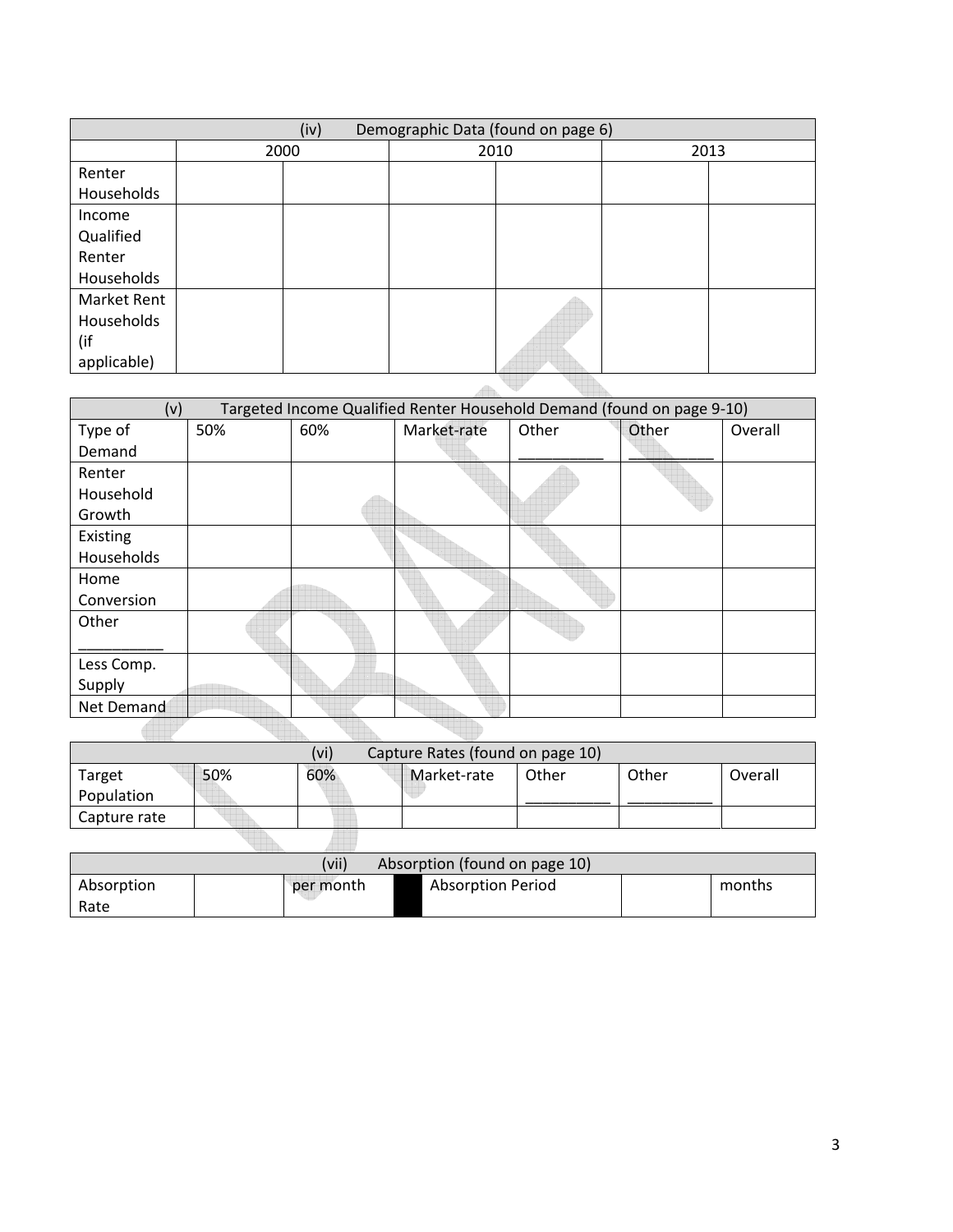**Below are the guidelines for market studies performed for Tennessee's LIHTC application process. Studies should follow the order of information below and include the appropriate section heading. For definitions of terms used and not defined in these guidelines, please refer to the National Council of Affordable Housing Market Analysts'** *Market Study Terminology***. Please note that where rehabilitation developments or special needs population developments require a departure from the standard information, analysts are to follow industry best practices in constructing their analysis.**

## **A. Development Description**

- 1. Development Make Up:
	- a) Proposed number of units by: number of bedrooms and baths, income limit as a percent of area median income (AMI), unit size in square feet, and utility allowances for tenant paid utilities, proposed rents, and target population, including income restrictions, proposed housing assistance and any special needs units, the utilities expected to be paid by tenants and energy sources for tenant paid hot water, heat, cooking and air conditioning.
	- b) Description of: type of construction (new construction or rehabilitation), the type of structure (townhouse, duplex, high‐rise, etc.), the number of buildings, design (walk‐up, elevator, etc.), and number of stories, units per acre, unit and common amenities, site amenities and the number of parking spaces.
	- c) For rehabilitation developments provide a description of the methodology for the rehabilitation and the scope of work. Include the estimated cost of the rehabilitation per unit. Include the status or date of architectural plans, name of the architect, and/or a copy of the floor plans and elevations. For rehabilitation projects of existing, operational rental housing, provide an explanation of the current occupancy rate, whether current tenants will remain eligible for the rehabbed units, trends in occupancy over the previous 24 months, current rents, rent subsidies in place, and information regarding the future availability of rent subsidies.
	- d) For rehabilitation, identification of any existing assisted housing program at the property such as Section 8, Section 202, Section 811, BMIR, Section 236, etc., as well as current occupancy levels, current rents and proposed rents.
	- e) Developer's projected dates for construction start and completion, and start of pre‐leasing.
	- f) Description of the type of households the development is designed to serve (e.g. income level, senior, disabled, homeless, etc.).
- 2. The market study must provide a clear and thorough development description that includes:
	- a. Color photos of the development site labeled to facilitate understanding of the project. Existing projects should include photos of: the exterior of the property, the interior units, and the common area amenities.
	- b. A map indicating the location of the development site.
	- c. A narrative explaining any zoning, overlays or other types of land use requirements for the development site.
	- d. A narrative explaining the type and character of land use in the immediate area around the development site, including zoning of any undeveloped sites.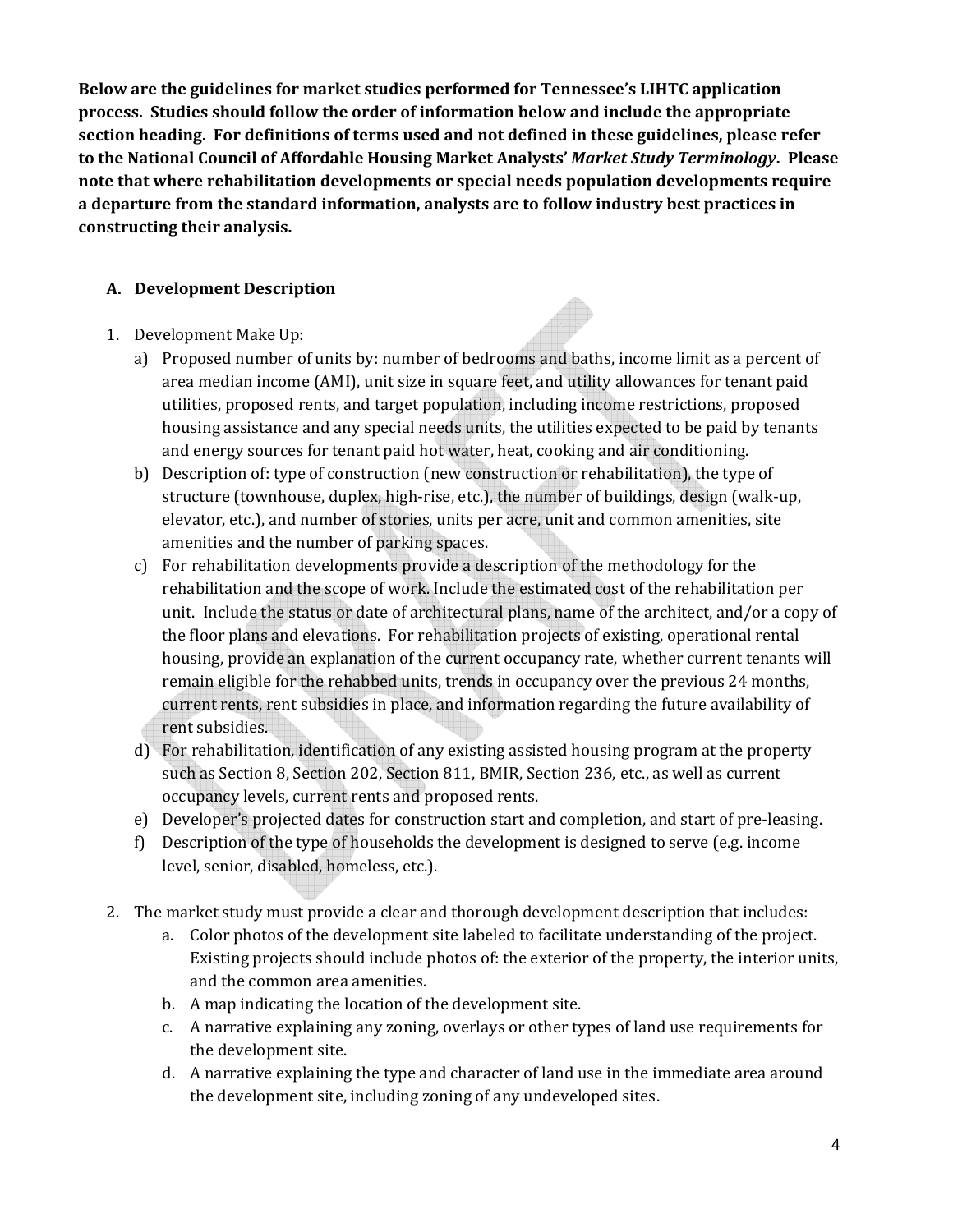- e. Color photographs that show land use surrounding the development site and the type and character of the land surrounding the development site as well as land use in the surrounding neighborhood if different from the immediate area.
- f. Report on any negative attributes of the site and the immediate area, including whether or not any part of the site is in a 100‐year floodplain. Other examples of negative attributes of the site include: a site on the National Priorities List, a site neighboring a junkyard/dump, etc.
- g. A description of the site characteristics including its size, shape, general topography and vegetation. Describe the suitability of the proposed site. Describe and evaluate the visibility and accessibility of the site and a conclusion on how it may impact marketability.
- 3. Neighborhood Amenities

<u> Hillin</u>

- a. A narrative describing the neighborhood amenities offered.
- b. A table (Table 2) that describes the neighborhood amenities closest to the development site and specify the driving distance of the amenity from the site. Distances will be measured from the physical address of the development site to the physical address of the applicable amenity. If the development is a scattered site development, complete Table 2 for each site.
- c. Other amenities that the neighborhood offers can be included in the table and described in a narrative if applicable. Provide photographs of the site and neighborhood, and two maps: a map at the neighborhood level clearly identifying the location of the development and the amenities listed above that are found in the proposed development's immediate area and a more regionalized map that shows the location of the development, neighborhood, and relevant amenities.

| Table 2 - Neighborhood Amenities                |                |                       |
|-------------------------------------------------|----------------|-----------------------|
| Amenity type (list only nearest of each         | <b>Driving</b> | Notes (if applicable) |
| type of amenity)                                | Distance from  |                       |
|                                                 | Site           |                       |
| <b>Full Service Grocery</b>                     |                |                       |
| Public Transportation Access (e.g bus           |                |                       |
| stop or passenger train station)                |                |                       |
| Full Service Bank or credit union (ATMS         |                |                       |
| do not qualify)                                 |                |                       |
| Public or private not for profit                |                |                       |
| educational institution                         |                |                       |
| Doctor's office (general practitioners,         |                |                       |
| not specicialized practices) or                 |                |                       |
| <b>Emergency Clinic or Hospital (facilities</b> |                |                       |
| must not be exclusive)                          |                |                       |
| Public recreation or community center           |                |                       |
| (e.g. senior center)                            |                |                       |
| Library                                         |                |                       |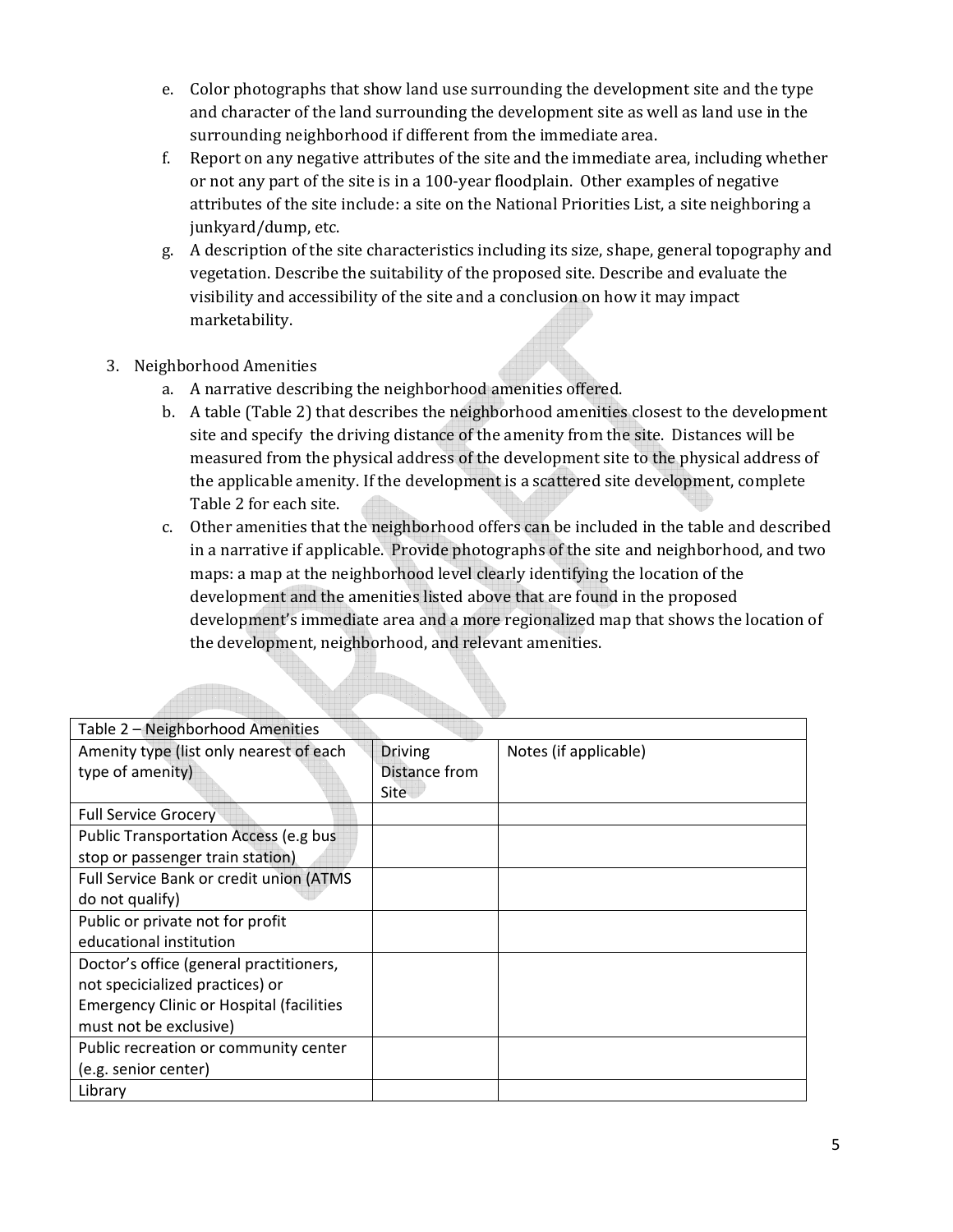| Public park                          |  |
|--------------------------------------|--|
| Police, Sheriff or Fire Station      |  |
| Convenience Store and/or gas station |  |

## **B. Location and Market Area Definition**

- 1. Define the primary market area (PMA) and provide a map of the defined area. Include a map that clearly delineates the areas and an explanation of the basis for the boundaries of the PMA. Identify PMA boundaries by census tracts, jurisdictions, street names, or other geography forming the boundaries. Also define the larger geographic area in which the PMA is located (i.e. city, county, MSA, etc.).
- 2. Include a narrative that explains the rationale of the PMA definition. This should include clear socio-economic differences in the area, a demographic analysis of the market, and interviews with area stakeholders, including management or leasing agents at comparable properties. The map and/or narrative must include the distance from the project site to the PMA boundaries.

# **C. Demographic Characteristics**

Present demographic data for the PMA and other geographic areas (like cities, counties, or states) as appropriate. All data should include information for 2000, the current year, and 2013. These data must be from reputable public entities and/or private venders. All sources of data should be identified and the strengths and weaknesses of each data source should be described as they pertain to the conclusions of the market analyst. These data must include:

1. Population and household counts within the PMA

2. Total population characteristics and households. Population and households by age group and by household type.

3. Households by incomes in \$5,000‐\$10,000 increments by tenure and by average household size and average household size by tenure.

4. An analysis of trends indicated by the data including an explanation of methodologies for analystgenerated estimates.

5. If the project is for a targeted population, the above demographics should also focus on the relevant data for this targeted population. For example, studies for proposed developments that target senior households should include demographic data for the relevant age cohort.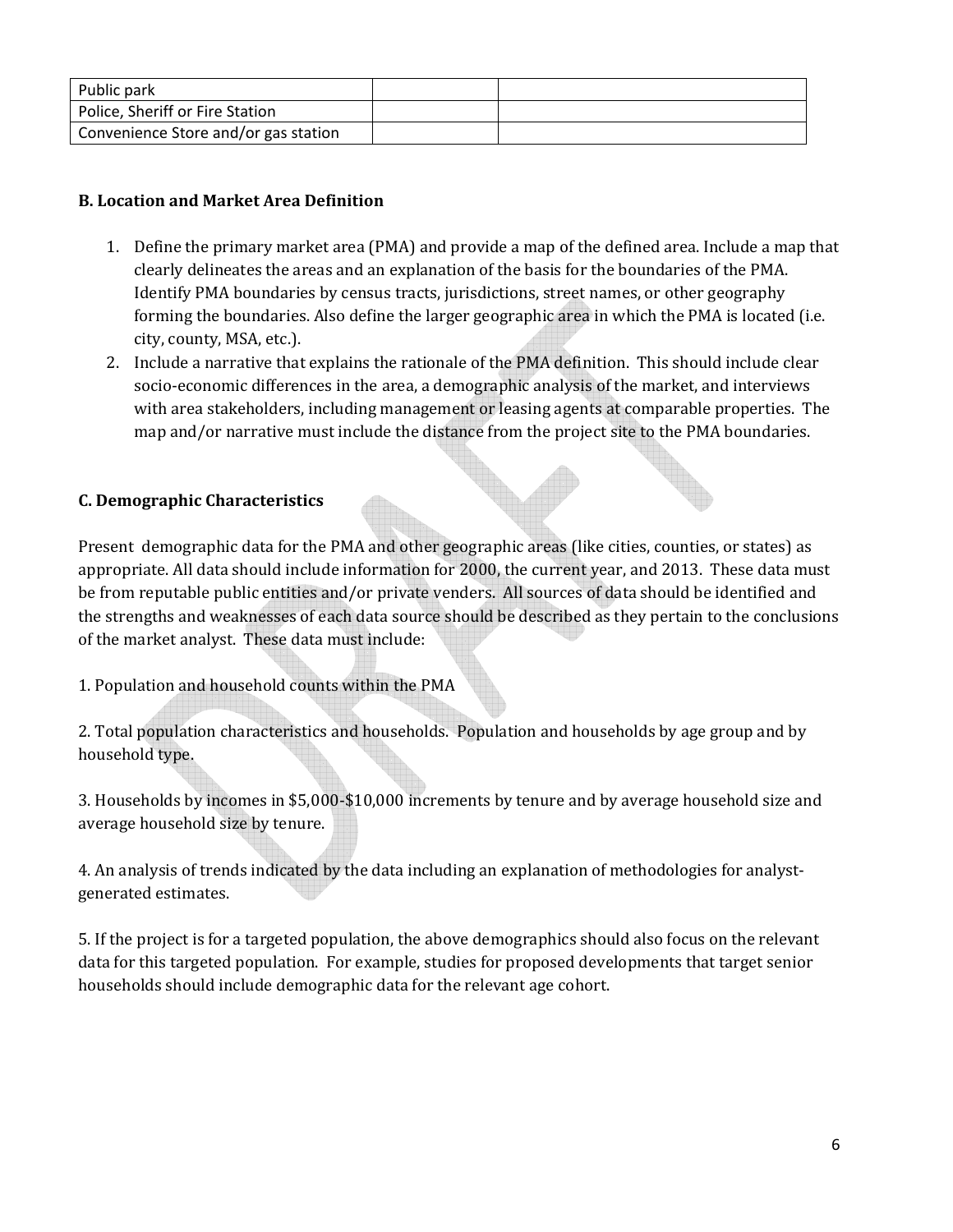### **D. Employment and Economy**

Provide data and analysis on the employment and economy of the Primary Market Area (PMA) to give an understanding of the overall economic health of the community in which the PMA is located. List sources for the data and methodology for the analysis and the strengths and weaknesses of each data source/methodology should be described as they pertain to the conclusions of the market analyst.

1. Provide a description of overall employment and of employment by industry sector for the PMA or smallest geographic area available that includes the PMA and compare the data to the larger geographic area, e.g. the city, county, labor market area, or metropolitan statistical area (MSA).

2. Show the unemployment rate for the last ten years (or other appropriate period) for the most appropriate geographic areas.

3. List major employers in the PMA (or other appropriate small geographic area), the type of business and the number employed. Discuss any announced changes in the area workforce, contractions in the workforce, newly announced employers and their expected effect on the local economy.

4. Show employment growth over the last five years. Compare to the larger geographic area.

5. Comment on trends for employment in the PMA in relation to the development.

6. If relevant (such as in resort areas), comment on the availability of affordable housing for employees of businesses and industries that draw from the PMA.

7. Provide a breakdown of typical wages by occupation.

8. Provide commuting patterns for workers such as how many workers commute to/from surrounding areas outside the PMA, the mode of transportation used for the commute, and the average commuting time.

9. Based on the above data provide analysis and conclusions on the overall status of the PMA's economy and how the proposed project would be affected.

# **E. Competitive Environment**

Provide information on other rental housing in the Primary Market Area (PMA) and any rental housing proposed to be developed in the PMA. This section of the market study should address the following:

1. Identify a list of all existing comparable properties, including: name, location, population served, type of design, age and condition, number of units by bedroom type, rent levels, number of bedrooms and baths for each unit type, size in square footage of units, kitchen equipment, type of utilities (state whether paid by tenant or owner and energy sources for hot water, heat and cooking), unit and site amenities included, site staffing, occupancy rate, absorption history (if recently completed), name, address and phone number of property contact. A minimum of three comparables must be included, and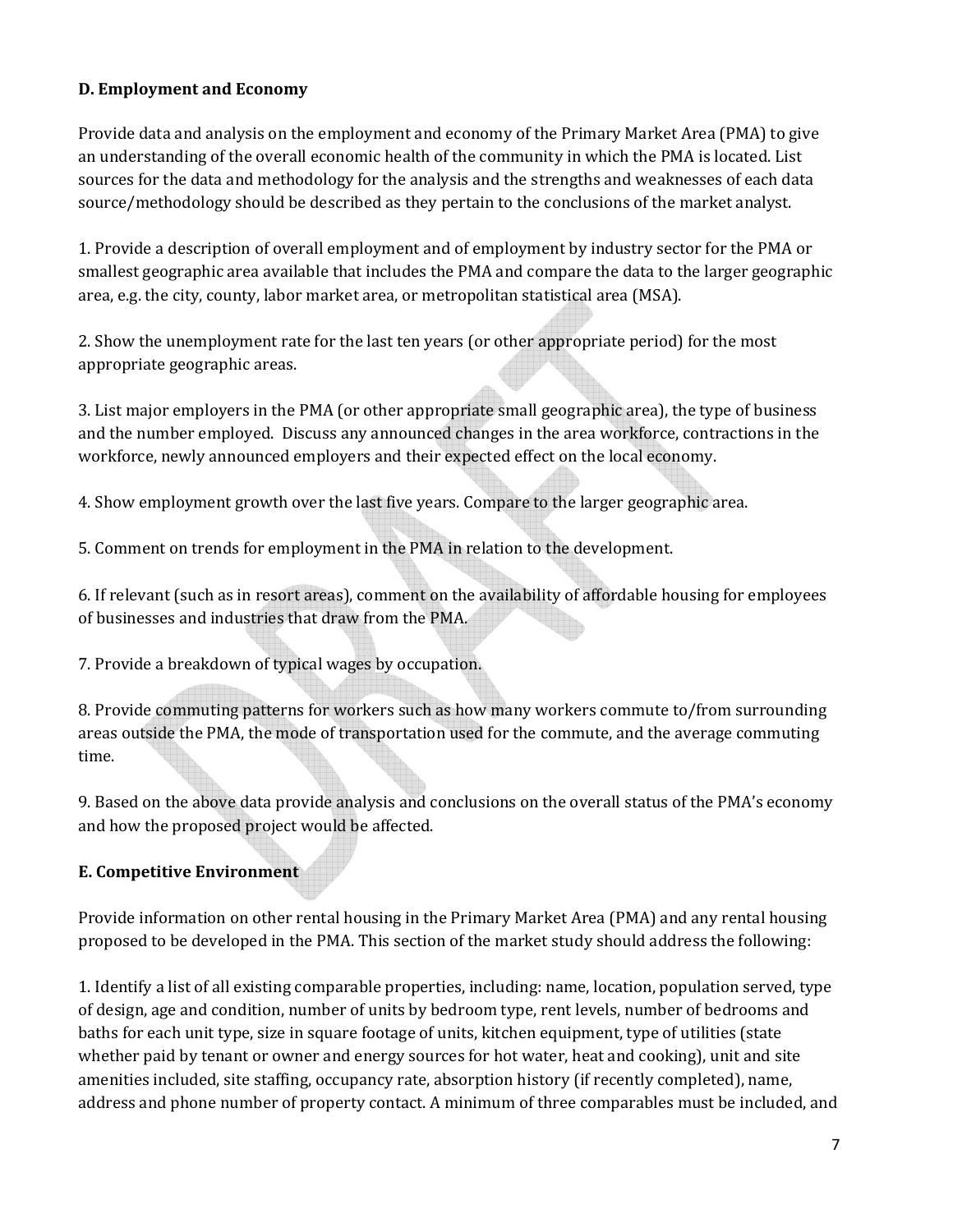all LIHTC comparables must be included. Attach photos of each comparable property. Include a map identifying the location of each comparable property in relation to the subject.

2. Provide a narrative evaluation of the development in relation to the comparable properties, and identify the competitive properties, which are most similar to the proposed development. The analyst should state why the comparables referenced have been selected, which are the most directly comparable, and explain why certain developments have not been referenced.

3. Comparable property comparisons to the proposed development in terms of amenities, tenant paid utilities, location, parking, concessions and rent increase or decrease trends. Please submit this in table format, when appropriate.

- An analysis of the competitive position (rents) of the proposed development relative to other LIHTC rental developments in the PMA.
- An analysis of the competitive position (rents) of the proposed development relative to competitive market‐rate rental developments in the PMA.

4. The market occupancy rate for the PMA rental housing stock by population served (i.e. market rate, low income housing tax credit, and project based rent assistance) and type of occupancy (i.e. family, seniors, special populations) and unit size.

5. Discuss the impact of the proposed development on the existing rental housing stock. Detail all existing subsidized housing by type (RD, LIHTC, etc.) and any adverse impact the proposed development may have on the existing subsidized housing.

6. Identify the number of people on waiting lists for each comparable property.

7. Describe the size of the overall rental market in the PMA, including the percentage of market rate and affordable housing units.

8. Describe the status of Section 8 Housing Choice Voucher and Public Housing waiting lists serving the PMA.

9. Discuss the availability and cost of affordable housing options, including purchase or sale of homes, if applicable. This should include a discussion of residential foreclosures.

10. Discussion of rental projects planned or under construction in the market area. Include a list of LIHTC projects with allocations in or near the market area that are not placed in service, giving as much known detail as possible on estimated placed‐in‐service dates, unit mix and income levels to be served.

11. A 10‐year, or other appropriate period, history of building permits, if available, by housing type and comments on building trends in relation to household trends.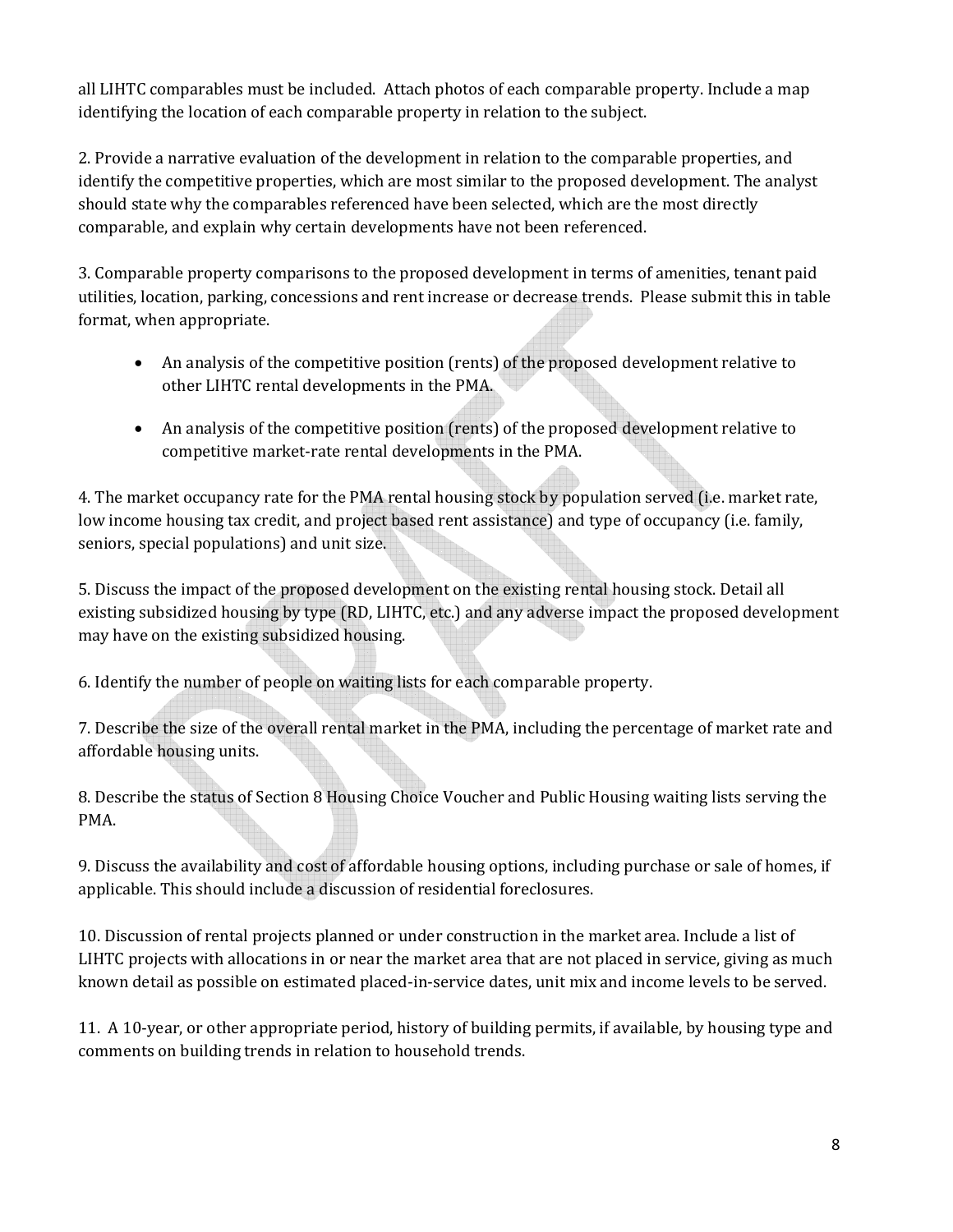12. In cases of rehabilitation of an existing property, discuss the development's marketability and competitiveness in comparison to similar existing or planned multifamily properties.

13. In the case of proposed rural projects where a sufficient number of comparables do not exist in the PMA, data on at least three developments in adjacent markets with similar characteristics must be included in the market analysis. Also, in rural areas lacking sufficient three or four bedroom rental comparables, provide data on three and four bedroom single family rentals, or provide information on rental trailer homes and single family homes in an attempt to identify where potential tenants are currently living.

14. Senior developments should not be used in the survey for a family oriented community. If insufficient senior communities exist in the primary market area to make a determination on rents or market conditions, a survey of family oriented communities with comparable unit types (e.g. 1bedroom, garden units) should be included.

15. In the case of other special needs housing developments, analysts are to follow industry best practices for examining the competitive environment.

## **F. Analysis/ Conclusions**

The analyst should describe the strengths and weaknesses of each data source as they pertain to the conclusions of the market study.

1. Provide a detailed analysis of the income levels of the potential tenants for the proposed units. State and support the minimum household income used for total housing expenses to set the lower limit of the targeted household income range.

2. Calculate total demand based on existing (current year) and the addition of new income eligible renter households to the PMA that will take place through 2013. Total demand should be based on the following within the PMA:

- New households (growth)
- Rent-overburdened households, if any, within the age group, income cohorts and tenure (renters) targeted for the proposed development; the analysis should assume rent‐ overburdened households are paying greater than 35% (family) or 40% (senior) of income towards gross rent.
- Households living in substandard housing units; adjust for age, income bands, and tenure as applicable. The analyst must use conservative estimates as to the demand from households that are both rent‐overburdened and living in substandard housing.
- Income-eligible senior homeowners likely to convert to renters. Analysts must provide a narrative of the steps taken in order to derive estimates of demand. Analysts are encouraged to be conservative in this regard.